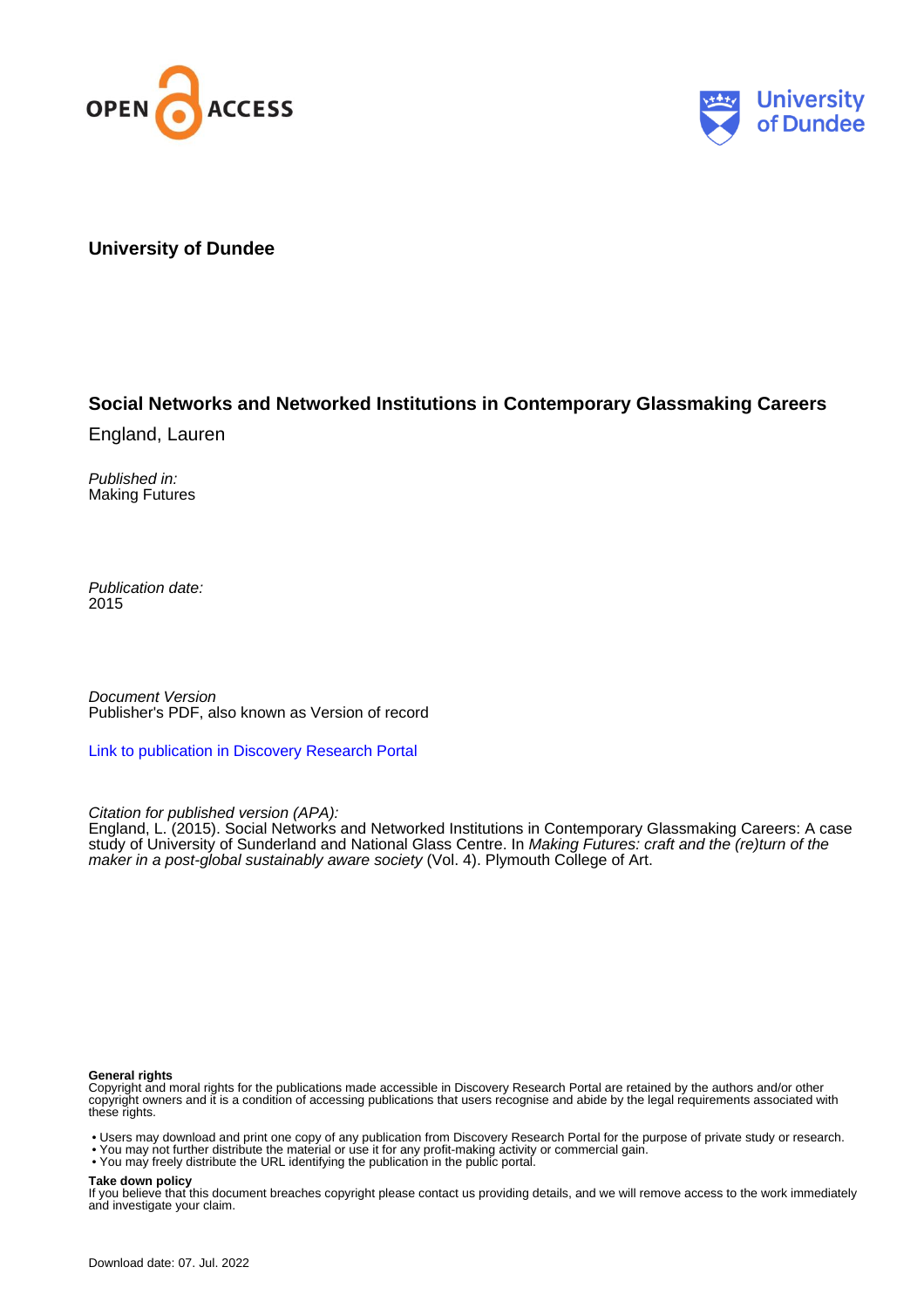

# Social Networks and Networked Institutions in Contemporary Glassmaking Careers

A case study of University of Sunderland and National Glass Centre

By Lauren England, King's College London

## Abstract

This paper aims to analyse the role of social networks as career facilitators and the network presence of higher education institutions (HEIs) within the context of contemporary glassmaking. The findings of this paper highlight the role and benefits of network participation in developing a career in glass and the importance of HEIs as network mediators. However, the threat to local glassmaking communities posed by institutional dominance of the network and its opportunities is also highlighted. The paper further concludes that limited research on the relationship between HEIs and the craft sector calls for further exploration.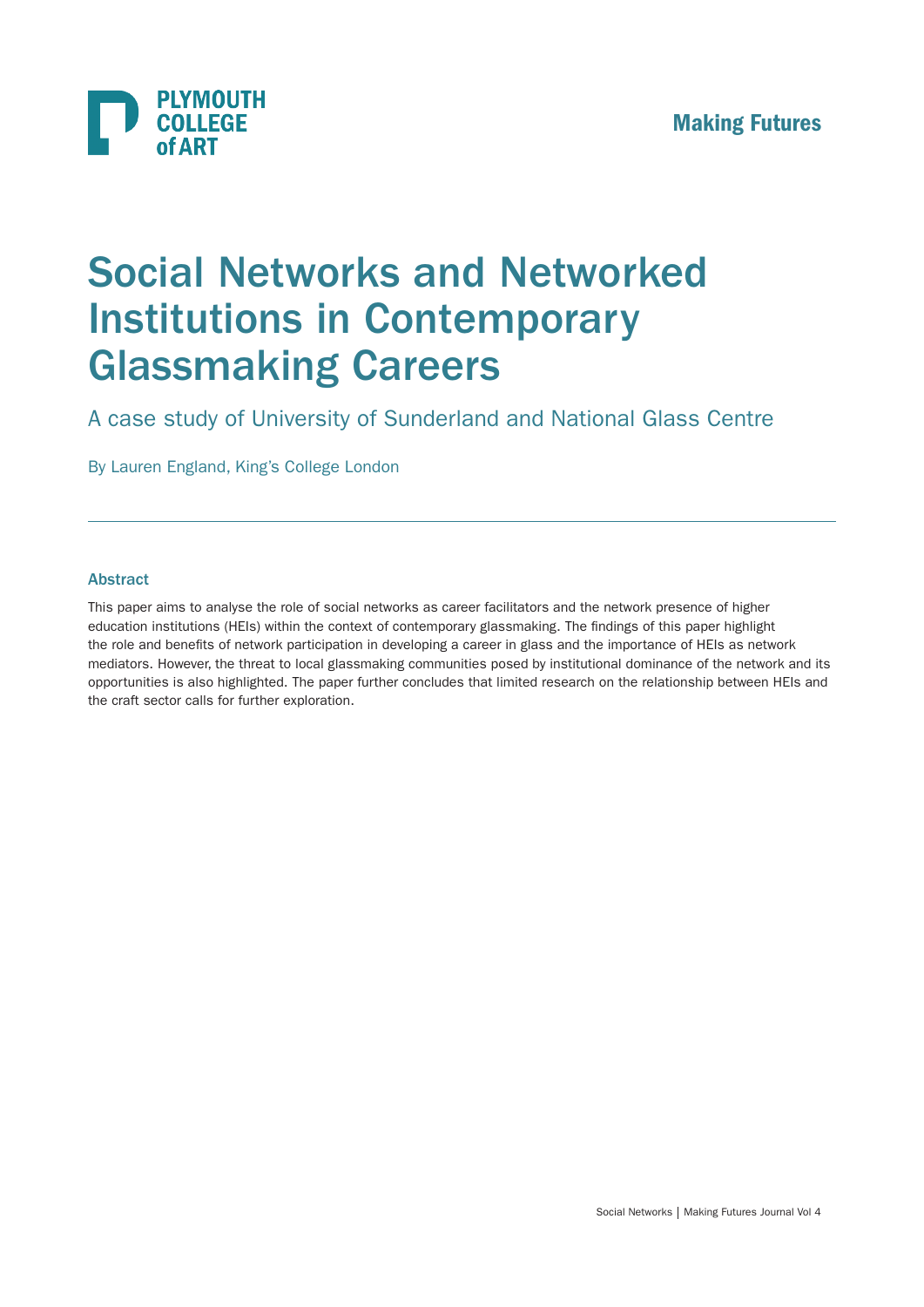#### Introduction

This study focuses on the role of social networks in professional glassmaking careers, and the influence of higher education institutions within such networks. Craft and glassmaking have often been overlooked (Banks 2010) both as a form of industry and contributor to the creative industries (CIs) and we have little understanding of the role of networks in craft careers. This paper aims to connect findings with established and emergent literature on networks and professional development in order to improve sector understanding.

In order to consider the relevance of social networks within glassmaking and the role of institutions in this field. this study uses a regional case study of the University of Sunderland (UoS) National Glass Centre (NGC) using qualitative interviews. Interview analysis produced findings highlighting the benefits obtained through network participation, namely access to resources and opportunities, although limitations such as increased competition and the time consuming nature of network building and maintenance also became apparent. The findings also suggest correspondence with established theories on social networks while other areas of literature were contended, suggesting a need for further research within the sector in order to establish clear ties between the wider literature and the craft sector. While this study has highlighted the importance of social networks within professional development for glass artists, it has also indicated the growing presence of institutionalised networks and the potential impact this has on local glassmakers working outside of an institutional setting. This study concludes that there is a need for further research into the development of networks and the role of institutions within a glassmaking context and the wider craft sector.

#### Context: glassmaking in Sunderland

As an industrial process, glassmaking gained strength in the seventeeth century, spreading throughout the UK, with hubs in industrial cities such as Sunderland and Stourbridge (England and Comunian 2015), until its decline in the twentieth century due to increasing production costs and the availability of cheap labour and imports abroad (National Glass Centre 2015a). From the 1960s onwards, glassmaking in the UK and internationally began moving away from industrial design towards developing new forms of artistic expression, lead by the Studio Glass Movement pioneered in the UK by Sam Herman, an industry trained artist and educator.

The shift in glass education towards artistic practice encouraged the development of contemporary British glass as we know it today (Cummings 2005).

The first specialist undergraduate degree in glass was established by Sunderland Polytechnic (now UoS) in 1982 (Davies 2007). Today UoS is one of the largest glass HE training centres in Europe but also one of the few remaining providers in the UK following a spate of course closures and amalgamations in 2010 (Petrova 2010). NGC opened in 1998 with the vision of developing 'a glass industry for the twentyfirst century' (National Glass Centre 2015b). NGC was taken over by UoS in 2010 and aims to be a leading institution for glass research, teaching, production and exhibition (ibid.).

Outside of the University, Cohesion Glass Network, founded in 2000 as a City of Sunderland initiative, brought together practicing artists from across the UK, organising exhibitions, workshops and career development opportunities. The folding of the network in 2010-11 marked a loss of community network support for both regional and national glass artists. Nonetheless, a high number of glass makers remain in the North East, nearly all of whom have a connection with UoS (Davies 2007), illustrating the role of the university in ensuring the continuation of glassmaking in the region.

#### Thinking on crafts and social networks

Considering the topic of this study, it is important to note that crafts practices are inherently social and community orientated (Holroyd 2012; Metcalf 2008). Communitybased knowledge sharing is also placed at the heart of craft making (Cook and Yanow 1993), influenced in particular by the high degree of tacit knowledge (Polanyi 1967) in craft skills, which requires techniques to be transferred between makers through personal interaction (Cook and Yanow 1993). The transfer of craft knowledge has typically formed around the 'master-apprentice model, where practitioners devote significant time passing on their skills to the next generation' (Boanni and Parkes 2010: 180), resulting in 'strong community ties' (Amin and Roberts 2008: 353-369). The role of social networks within craft communities can therefore be considered key to the transfer of knowledge and skills.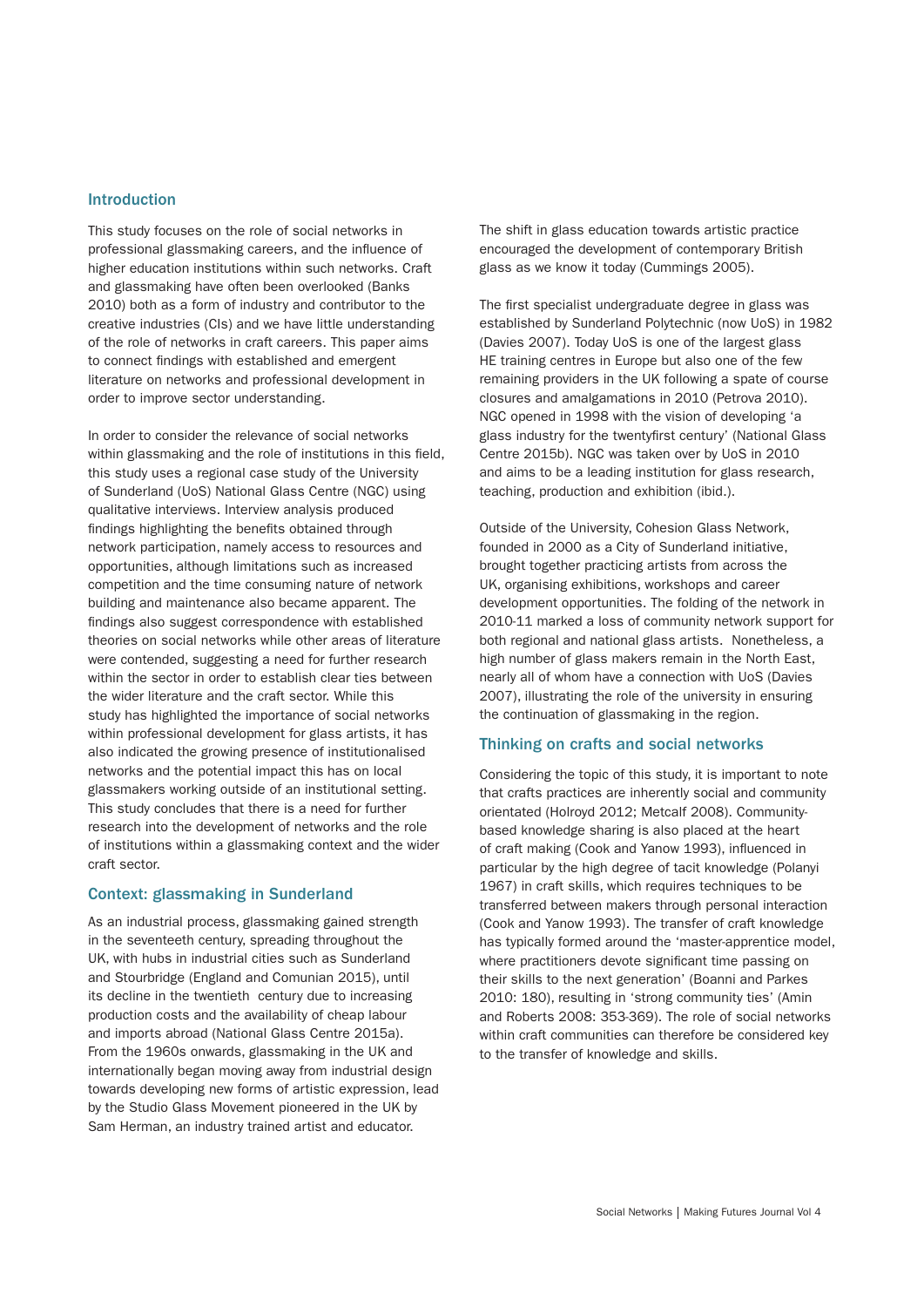Recent studies have stated that networks 'play a vital role in the creative community' (Harvey et al. 2012: 534), particularly when entering precarious creative industries (CI) labour markets (Lee 2012). Comunian (2012) has also indicated the importance of networks within the creative economy of the North East, the region of this case study. Correlation between networks and professional development has also been heavily researched in non-CI (Tymon and Strumph 2003; Siebert et al. 2001)and CI careers (Ball 2003; Daskalaki 2010), particularly in relation to entrepreneurship (Zimmer 2986, Stuart and Sorenson 2005). However, much of the CIs research has focused on the media industries and despite the entrepreneurial formation of craft careers (Crafts Council 2014), craft networks have not been explored outside of marketing (Torres 2002) or a clusters (Harvey et al. 2002; Thomas et al. 2013)perspective, with little exploration of the role they play in craft careers other than an acknowledgement that 'contacts established at university [are] essential career facilitators' (Ball et al. 2010). Furthermore, the relatively small number of academic studies conducted on craft have tended to focus on rural and peripheral clusters (e.g. Cornwall; Australia) (Bell and Jayne 2010; Thomas et al. 2013). While craft is typified in this rural context, networking and cluster dynamics may be very different in inner-city communities (e.g. Sunderland).

Many established network theories such as Bourdieu's (1986) theory of Social Capital, Granovetter's (1973) weak tie theory and, Burt's (2004) theory of structural holes and Lin et al.'s (1981) social resource theory highlight the network advantages gained from network participation. Although these theories present varying and somewhat competing theories on the role of social capital and networks in career progression, they all suggest that personal connections and access to information and resources are influential in career success (Siebert et al. 2001). This has been echoed in studies on creative careers (Daskalaki 2010; Ball 2003).

The aspects of network anatomy that are of particular importance in this study are betweenness and brokerage (Gray 2015) – the ability of network actors to connect others and form bridges between different network clusters (Freeman 1977).

The advantage of brokerage positions is a further commonality between key network theories and is also found in studies on creative industry networks (Daskalaki 2010). Actors in brokerage positions can be individuals (Granovetter 1973), professional forums (Ozgen and Baron 2007) or institutions – educational (Thune 2007) or cultural (Comunian and Gilmore 2015). Higher education institutions (HEIs) in particular can be considered important brokers due to their institutional power and access to knowledge, resources and varied network ties (ibid.) .

While there are a multitude of advantages derived from network participation, there are also limitations such as network inequality (Lee 2011), social competition (Burt 2009), network lock-in (Boschma 2005) and network embeddedness (Uzzi 1996). Furthermore, while social capital and its manipulation through networks are heavily linked to career development (Comunian 2012), the applicability of established theories in reference to craft networks cannot be confirmed as such networks have been under-observed, despite an acknowledgement of their importance in early careers (Ball et al. 2010). It is therefore important to evaluate these theories in the context of glassmaking (and other crafts practices) through empirical study.

Furthermore, there has been fairly broad research into connections between institutions, industries and localities (Goddard and Vallance 2013; Chatterton and Goddard 2000), but very few of these studies have explored their impact on the creative economy. Early studies have suggested however that HEIs can have a positive impact through market awareness, providing infrastructure such as studio spaces, facilities etc, disseminating research and new techniques and by producing 'creative human capital' for the labour market (Amin and Roberts 2008).

However, Comunian and Gilmore (2015) have highlighted a potential for the considerable access to capital, resources, space and knowledge in comparison with the capacity and capability of creative industries organisations could cause unequal power relations depending on the type of relationship formed between the institution and creative organisation. Furthermore, research on craft and HE has tended to focus on student numbers (Pomegranate and TBR 2014), HE policy and research funding (Yair 2011) and income generation (Craft Council 2012).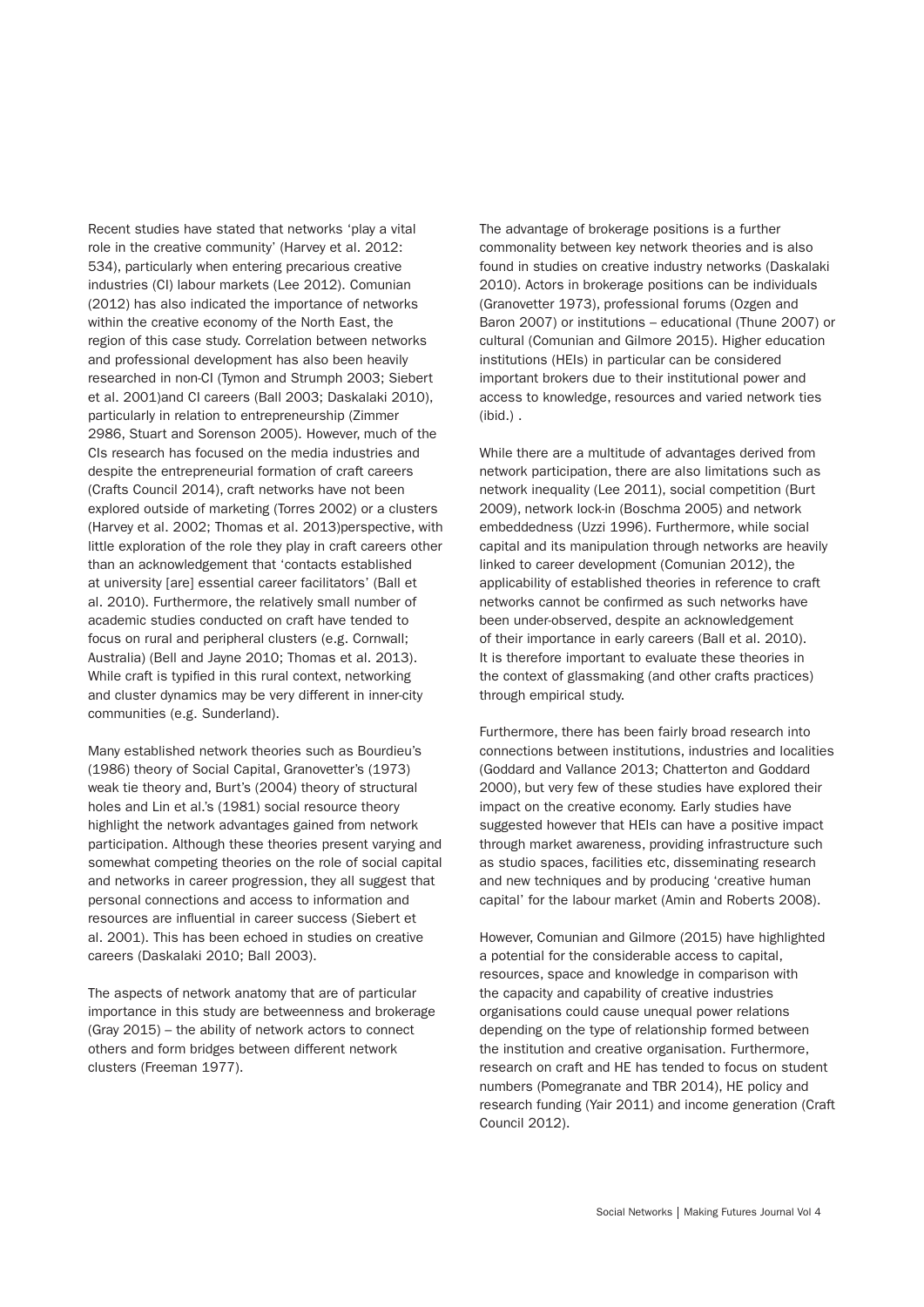The role of HEIs in developing local creative economies outside of their four walls (Dawson and Gilmore 2009) therefore has yet to be explored in relation to craft.

## Data and Methodology

This paper builds on data collected during the summer 2015. Multiple visits took place to the University of Sunderland and local studios in the North East between May-June 2015 to conduct interviews with a seventeen artists, academics, students and non-practitioners working at the gallery, all of whom had a prior or ongoing connection with the University or NGC in order to gain in-depth insight into the community and its networks. Participants were asked about their own network participation, the impact networks have on their career and how they perceived the role of HEIs within the network. Interviews were transcribed, inductively coded and thematically analysed in order to consider their articulation of the experiences of local glassmakers and the role of the HEI within the community. Prominent and relevant themes were then selected for further analysis.

#### Findings

#### Social networks and career development

Core professional benefits of network participation that emerged through interview analysis were: access to opportunities/opportunity-information (exhibitions; employment) and resources (knowledge; equipment; techniques; funding). In particular, findings highlight networks as a means of accessing opportunityinformation. Access to benefits was gained both through personal ties (mentors/tutors), informal industry networks (e.g. Cohesion) and professional forums (visiting artist workshops/talks; glass society conferences etc.) and benefits tended to be self-perpetuating, with multiple benefits derived simultaneously or subsequent opportunities arising.

Active network participation was particularly important when accessing institutional opportunities (exhibitions and residencies), supporting Daskalaki's (2010) statement that CIs predominantly rely on informal patterns of interaction and processes both in the areas of recruitment and selection of project members and knowledge sharing and that social network development and maintenance are crucial in creative career development (ibid.). It also suggests that network connections are a social resource (Lin et al. 1981) for glassmakers in that they enable instrumental action (career development) through access to opportunities and resources or actors with power to grant opportunities (curators; collectors; clients etc).

Although participants noted few drawbacks to network participation, the amount of time taken to develop and maintain network contacts was consistently highlighted as a negative. However, this was considered a minor disadvantage compared with the advantages gained.

Competition however was presented as a significant drawback, resulting from close networks, highly specialist practice and the overall small scale, tightly-knit context of the glass community; a catch-22 as this also drives network necessity. Artist-Artist competition revolved mainly around gaining opportunities while rising resource competition (Hannan 1986) between artists and institutions was associated with the increasing number of actors joining the network (through HE) and rises in production costs (studio hire; materials; energy etc). This suggests that resource competition (ibid.) is prevalent, although Burt's (2009) social competition theory is also supported in that actors are competing for the benefits derived from network relations.

Unequal power relations within the network (Comunian and Gilmore 2015) were also highlighted, weighted towards HEIs, suggesting a negative competitive relationship between HEIs and local artists working outside of the institution with the potential to limit access to development opportunities through network exclusivity (Scott 2000). Network embeddedness (Uzzi 1996) was also common within local and wider networks due to their small scale and the specialist nature of glassmaking. This increased competition by making it difficult to 'stand out' within the network and 'diluting' the offer of individual makers, indicating a benefits threshold (ibid.) and supporting the idea that long-term, in-depth engagement with specialist networks can limit career development if artists become 'locked-in' (Boschma 2005), suggesting a need for engagement in wider/alternative networks.

Findings so far have indicated strong correspondence with established theories on network advantage and disadvantage. As evidence suggests that network participation is a key facilitator in developing as a professional in glassmaking, this paper will now analyse the influence of HEIs over networks and their advantages.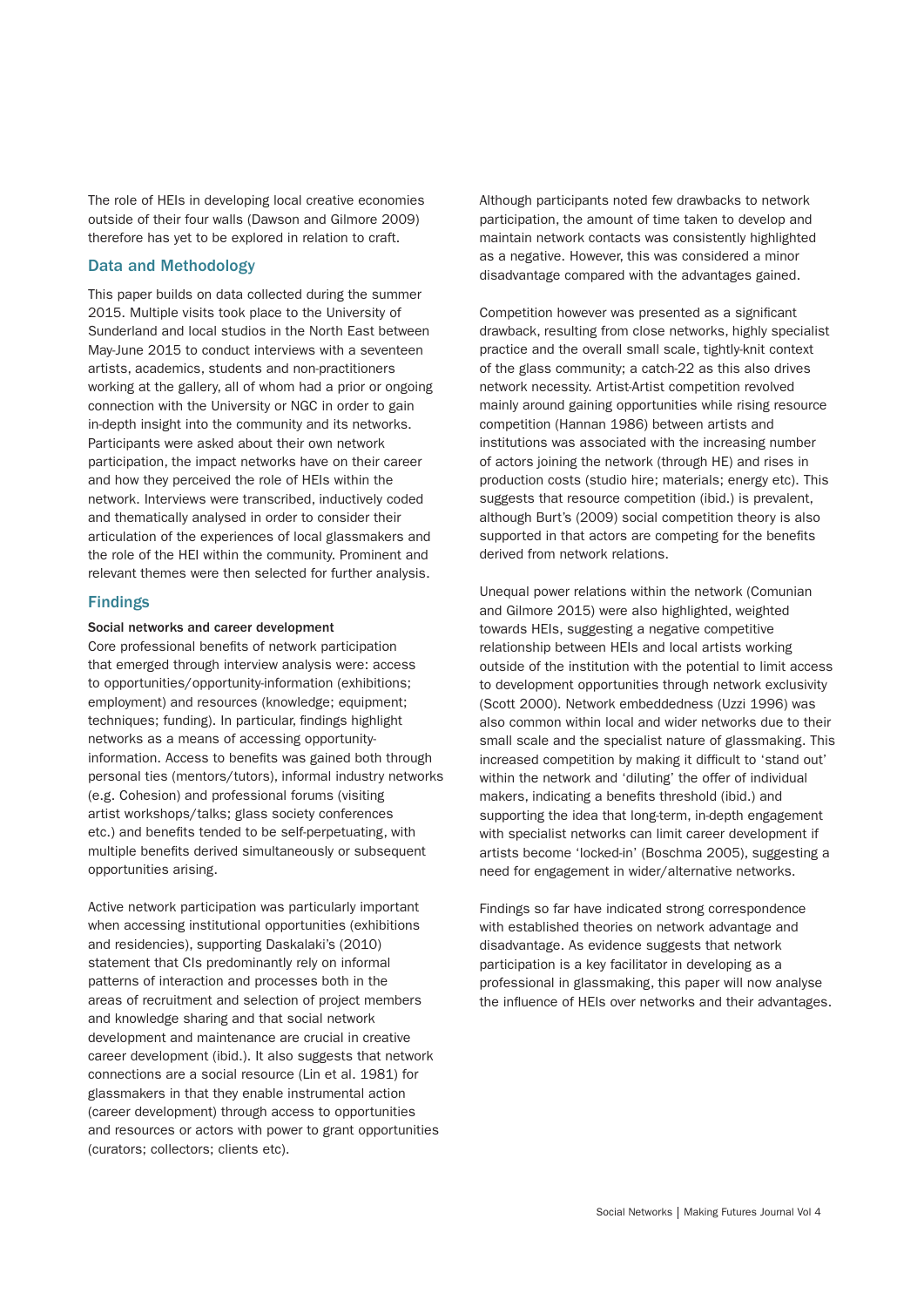Networked Institutions and Institutionalised Networks HEIs in particular were presented as network hubs; bringing students, academics, practicing artists and curators together through conferences, links with wider network associations and residency programmes. In this case study, the gallery (NGC) also widened networks by facilitating connections with international artists. In this sense, HEIs can be seen as integral network brokers with access to a variety of connections.

Access to individuals with specialist tacit knowledge and knowledge transfer was also presented as a key feature of the HE network: specialised knowledge stored in artist/academics, research students and technical staff is transferred to students during education. Visiting artists and residency programmes also enable knowledge to flow in and out of the institution. This was seen as a valuable resource for student participants and was linked to their choice of HE provider at undergraduate and postgraduate levels, suggesting early appreciation of the benefits of gaining industry contacts.

The UoS was also depicted as a provider and mediator of opportunities through the dissemination of opportunityinformation, access to other organisations and funding, and opportunities (exhibition; residency; employment; shop sales; studio spaces) at the university itself. This suggests that the network studied here is heavily influenced by the institution, although it is acknowledged that this may be due the case study location. Nevertheless, it does highlight the potential power of the HEI within this particular network and therefore their potential to support career development, particularly in students, graduates, artist/academics and artist residents.

However, interviews also highlighted a degree of disconnect between the UoS and the local glassmaking community. This was seen as particularly problematic when combined with the lack of local community support and infrastructure for glassmakers in Sunderland following the closure of Cohesion Glass Network in 2010/11. The power imbalance (Comunian and Gilmore 2015) heavily weighted in favour of the institution was then seen to discourage independent creative business through intense resource competition (Hannan 1986).

This was presented as particularly detrimental to early graduates and emerging artists and was associated with a lack of graduate retention in Sunderland; suggestions were made that practitioners were moving to other cities where more creative business support is available and less competition with institutions (UoS) for the limited pool of local opportunities. However, student retention appears to be a problem in Sunderland as a whole, not just in glassmaking (Sunderland City Council 2010).

Secondly, problems were said to arise with the institution undercutting local makers, including graduates of the university, through their access to greater and cheaper resources, and artists being 'priced out' of NGC incubator spaces. These issues are heightened by the increasing cost of creative production (materials; studio/facilities hire; energy and shipping costs), felt particularly strongly in glassmaking as an energy and labour-intensive practice.

This suggests that the dominant presence of the HEI over glassmaking in Sunderland has increased resource competition to a point where local, non-institutionally protected organisations and makers begin to suffer. This follows the predictions of Hannan's (1986) theory on organisational founding and failure and could contribute to the regional isolation of the creative industries in the NE as found by Swords and Wray (2010), although their paper was not linked directly with HEI-local economy engagement. In this study the HEI is therefore presented as both a facilitator and hinderer of professional development although further research is needed to improve understanding of this relationship, particularly with reference to HEI engagement with local supply chains, labour markets, infrastructure and capital markets (Amin and Roberts 2008).

While these findings highlight a need for greater engagement between HEIs and communities with limited cultural markets or CIs support infrastructure (affordable studio spaces; facilities; exhibition venues etc) in order to retain their creative human capital and support local creative production (Comunian and Gilmore 2015), it is noted that these issues cannot be solved by HEIs alone as they are linked to wider issues such as the precarious nature of creative employment (Gill and Pratt 2008) and the very make-up of the craft sector itself (micro businesses and sole traders). The researcher also stresses that this situation is not unique to Sunderland but a predicament faced by other regional post-industrial cities in the UK (Chapain and Comunian 2010).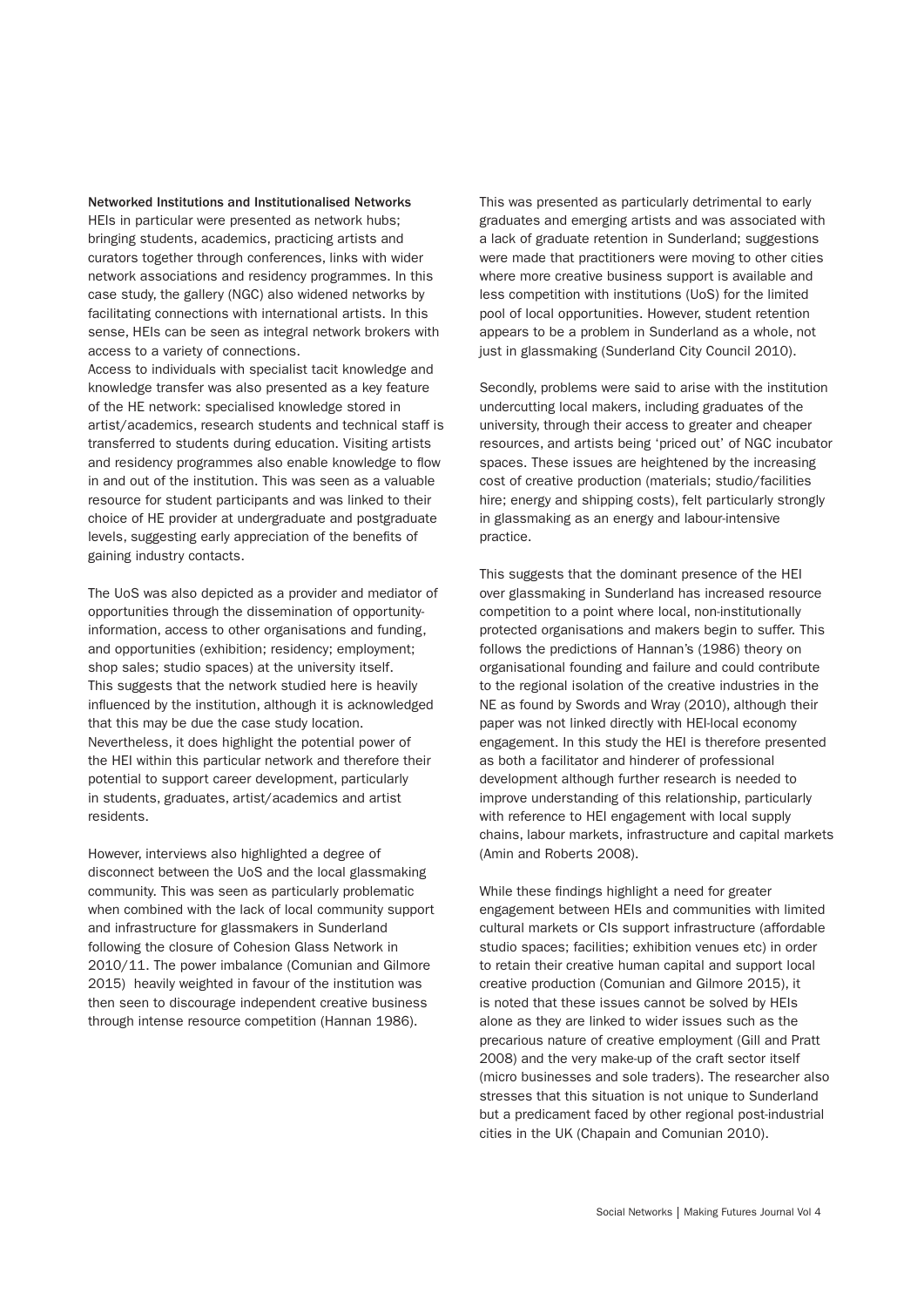Nevertheless, as the findings of this study have indicated the benefits of network participation for glassmakers at all career stages and the prominence of HEIs as network mediators, it is important to examine whether network development is encouraged during HE training as a method of developing students' and graduates' careers.

Integration of network practices within HE curricula All participants in this study, including students, expressed the need to develop networks pre-graduation for support, access to opportunities and resources, and most crucially, for professional experience/employment. Undergraduate student participants were also aware of the need to 'meet the right people' and had actively sought to build connections with tutors and visiting artists in order to gain professional experience. Their networks were however relatively small and predominantly institutionally based, and although work experience with studio artists was seen as a strong method for external network building and career development, experience outside of the University was limited, creating a barrier to network expansion.

While evidence suggests the benefits of being networked are acknowledged, by staff and students, this study argues for greater external opportunities for network development to be encouraged and facilitated in order to improve the entrepreneurial capabilities and market awareness of students and graduates. Further research is however required to explore the provision of career management training in glassmaking and other crafts practices.

#### Conclusions and recommendations

By analysing network patterns and the experiences of professionals in the sector, this study concludes that network participation is integral to the professional development of glassmakers, particularly those at an early career stage, although advantages have been demonstrated at all career levels. It therefore recommends that network-development practices be integrated within HE programmes in order to enhance career potential post-graduation.

In addition to network benefits, this study has highlighted the importance of HEIs as network hubs and promoters of network opportunities within contemporary glass communities, a position of increasing significance given increased economic pressure on creative production. However, there is also an observation that the impact of institutional dominance over the network has a negative impact on local creative production by increasing resource competition (Hannan 1986), creating significant challenges for non-institutionally based makers in sustaining or developing their creative practice. This is particularly prominent in localities such as Sunderland where support infrastructure outside of the institution is limited.

As HEIs are presented here as both facilitators and hinderers of networks and the professional development of glassmakers, we must question how HEIs can simultaneously support their local creative economies and their own performance within a competitive education market. There is also a need for further empirical and theoretical research to ascertain the full impact of institutionalised knowledge and institutional dominance of local creative economies (Comunian and Gilmore 2015).

It is acknowledged however that the focus of this study on glassmaking and the role of UoS/NGC means further comparative studies on other localities and HEIs are needed to support the conclusions presented here. Future studies on other central HEIs and craft communities would provide significant insight into the dynamics of HEIcraft community interaction, its impact on craft careers and the success or failure of local creative production.

#### Note

This paper presents only the analysis of data collected as part of this research. Participant quotes and further data are available upon request.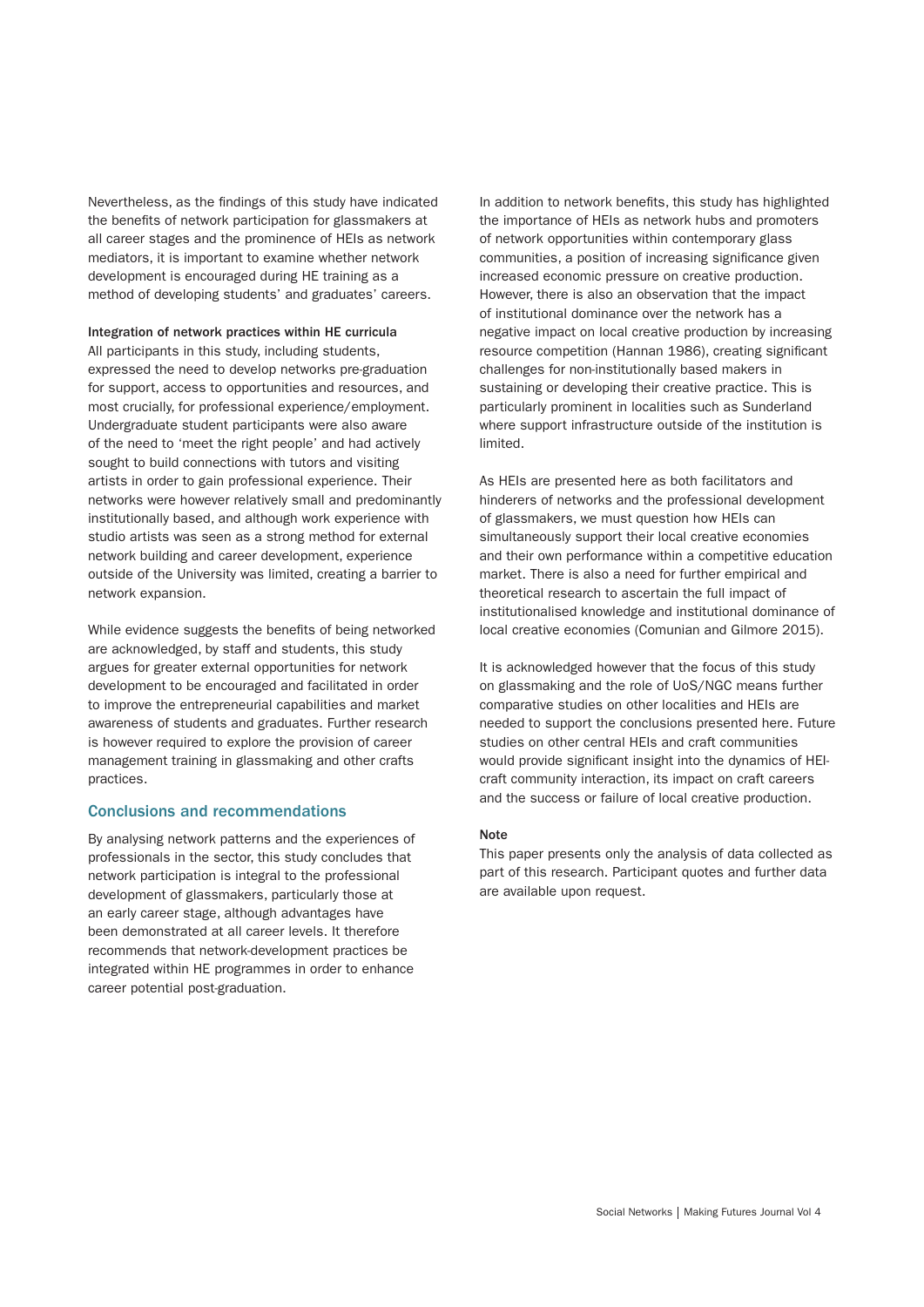### **Bibliography**

Amin, A., & Roberts, J. (2008). Knowing in action: Beyond communities of practice. Research policy, 37(2), 353-369. (p..359)

Ball, L. (2003). Future directions for employability research in the creative industries. ADM (The Higher Education Academy Subject Centre for Arts, Design and Media). York: The Higher Education Academy.

Ball, L., Hunt, W. & Pollard, E. (2010) Crafting Futures: a study of the early careers of crafts graduates from UK higher education institutions. Institute for Employment Studies/ University of the Arts London/ Crafts Council

Banks, M. (2010). Craft labour and creative industries. International Journal of Cultural Policy, 16 (3), 305-321

Bell, D., & Jayne, M. (2010). The creative countryside: Policy and practice in the uk rural cultural economy. Journal of Rural Studies, 26(3), 209-218.

Bonanni, L. and Parkes, A. (2010) Virtual Guilds: Collective Intelligence and the Future of Craft. The Journal of Modern Craft, 3 (2), 179-190. (p.180)

Boschma, R. (2005). Proximity and innovation: a critical assessment. Regional studies, 39(1), 61-74.

Bourdieu, P. (1986) The Forms of Capital in Szeman, I and Kaposy, T. (2010) Cultural theory: An anthology. Chichester: John Wiley & Sons, 81-93.

Burt, R. S. (2004). Structural holes and good ideas. American journal of sociology, 110(2), 349-399.

Burt, R.S. (2009) Structural Holes: The Social Structure of Competition. Cambridge, MA: Harvard University Press.

Chapain, C. and Comunian, R. (2010) Enabling and inhibiting the creative economy: The role of the local and regional dimensions in England. Regional Studies, 44(6), 717-734

Chatterton, P., & Goddard, J. (2000). The response of higher education institutions to regional needs. European Journal of Education, 35(4), 475-496.

Comunian, R. (2012) Exploring the role of networks in the creative economy of North East England: economic and cultural dynamics, in Warf, B. Encounters and Engagement between Economic Cultural Geography Springer, London: Springer, 143-157

Comunian, R. and Gilmore, A. (2015) Beyond the Creative Campus: Reflections on the evolving relationship between higher education and the creative economy. London: King's College London, available at www.creativecampus.org.uk

Cook, S.,Yanow, D., 1993. Culture and Organizational Learning. Journal of Management Inquiry 2 (4), 373–390.

Council, C., Scotland, C., & Ireland, C. N. (2012). Craft in an Age of Change. London: Crafts Council.

Crafts Council. (2014) Our Future Is In The Making: An Education Manifesto for Craft and Making. Crafts Council.

Cummings, K. (2005) Born of Industry: The First 150 Years of Glass Education in Stourbridge, England. The Urban Art Glass Quarterly 98, 41-45.

Daskalaki, M. (2010). Building 'bonds' and 'bridges': Linking tie evolution and network identity in the creative industries. Organization Studies, 31(12), 1649-1666. Davies, P. (2007) Glass in the North East in Davies, P. and Blackson, R. Glass North East. Sunderland: Art Editions North, 10-22.

Dawson, J., & Gilmore, A. (2009). Shared interest: Developing collaboration, partnerships and research relationships between higher education, museums, galleries and visual arts organisations in the North West. Renaissance North West, Arts Council England North West and the North West Universities Association.

England, L. and Comunian, R. (2015) Creative Clusters and the Resilience of Knoweldge: From Industrial to Creative Glassmaking. Cultural and Creative Quarters and Clusters: Developing a Global Perspective. International Research Seminar. University of Angers, France. 9th June.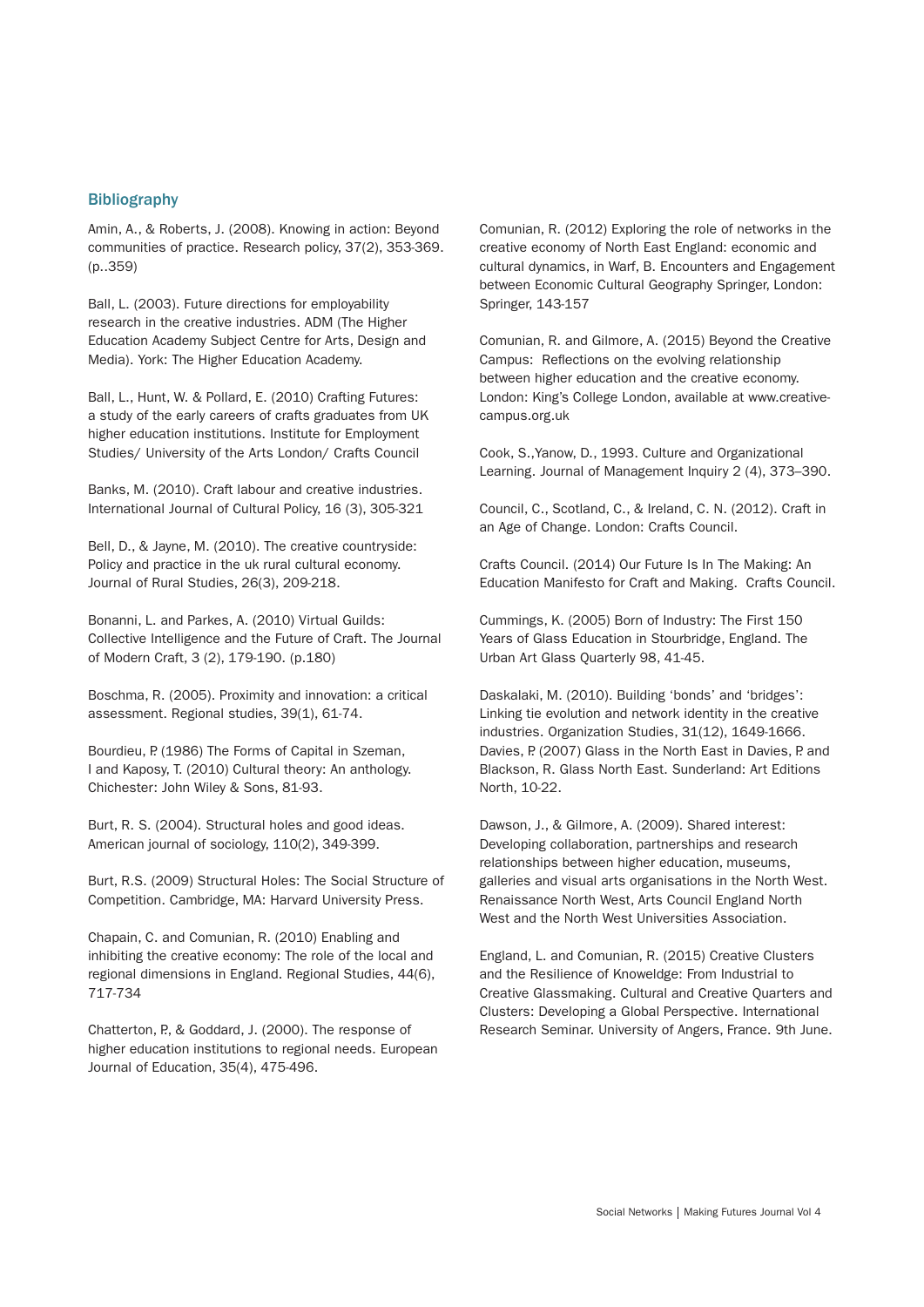Freeman, L. (1977). A set of measures of centrality based on betweenness. Sociometry 40(1), 35-41

Gill, R., & Pratt, A. (2008). In the social factory? Immaterial labour, precariousness and cultural work. Theory, culture & society, 25(7-8), 1-30.

Goddard, J., & Vallance, P. (2013). The university and the city: Routledge.

Granovetter, M. (1973). The Strength of Weak Ties. American Journal of Sociology Gray, D. (2015) Anatomy of a Social Network. Digital image, The Connected Company. Viewed 11 August 2015 https://medium.com/the-connected-company/anatomy-ofa-social-network-de73f1224ac5

Hannan, M. T. (1986). A model of competitive and institutional processes in organizational ecology. Cornell: Department of Sociology, Cornell University. Harvey, D. C., Hawkins, H., & Thomas, N. J. (2012). Thinking creative clusters beyond the city: People, places and networks. Geoforum, 43(3), 529-539. (p.534)

Holroyd, A. (2012) Why it's Important to be Open. Crafts Magazine [Online]. Available at: http://www.craftscouncil. org.uk/articles/why-its-important-to-be-open/ [Accessed 03 April 2015]

Lee, D. (2011). Networks, cultural capital and creative labour in the British independent television industry. Media, Culture & Society, 33(4), 549-565.

Lin, N., Vaughn, J. and Ensel, W. (1981). Social Resources and Occupational Status Attainment. Social Forces, 59, 1163-1181.

Metcalf, B. (2008) IY, Websites and Energy: The New Alternative Crafts. Presentation at 2008 SNAG Conference, Savannah, Georgia. Available at: http://www. brucemetcalf.com/pages/essays/diy\_websites\_energy. html [Accessed 26 June 2015]

National Glass Centre (2015a) Stories of Glass in Sunderland: Exhibition Guide. Sunderland: National Glass Centre.

National Glass Centre (2015b) A Brief History of National Glass Centre. [online] Available at: http:// www.nationalglasscentre.com/about/aboutus/history/ [Accesed 22 August 2015]

Ozgen, E., & Baron, R. A. (2007). Social sources of information in opportunity recognition: Effects of mentors, industry networks, and professional forums. Journal of business venturing, 22(2), 174-192.

Petrova, S. (2010). Context, Content and Relevance in King, M., Greer, C E., and Hunt, J. (eds) British Glass Biennale 2010. Stourbridge: International Festival of Glass, 9-12.

Polanyi, K. (1967). The tacit dimension. London: Routledge and K. Paul.

Pomegranate and TBR (2014) Studying Craft: trends in craft education and training Full Report 1. London: Crafts Council.

Scott, A. (2000) The Cultural Economy of Cities. London: Sage

Seibert, S. E., Kraimer, M. L., & Liden, R. C. (2001). A social capital theory of career success. Academy of management journal, 44(2), 219-237.

Stuart, T. E., & Sorenson, O. (2005). Social networks and entrepreneurship. In: Handbook of entrepreneurship research. Springer: US, 233-252.

Sunderland City Council (2010). Economic Masterplan. Sunderland: Sunderland City Council. Available at: http://www.sunderland.gov.uk/CHttpHandler. ashx?id=9657&p=0&fsize=927kb&ftype=Economic%20 Masterplan.PDF

Swords, J., & Wray, F. (2010). The connectivity of the creative industries in North East England–the problems of physical and relational distance. Local Economy, 25(4), 305-318.

Thomas, N. J., Harvey, D. C. & Hawkins, H. (2013). Crafting the region: creative industries and practices of regional space. Regional Studies, 47, 75-88.